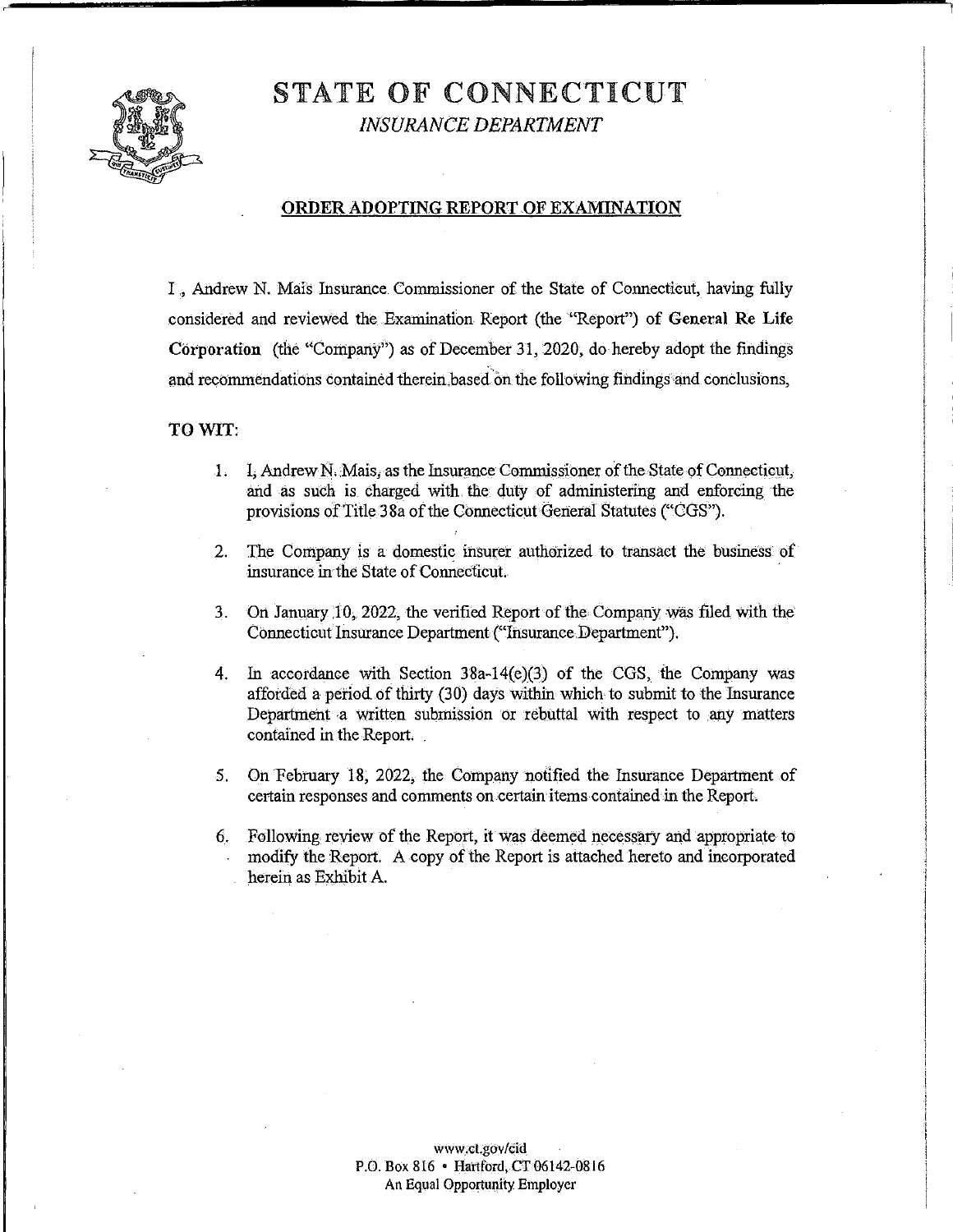#### NOW, THEREFORE, it is ordered as follows:

- 1. That the Report of the Company hereby is adopted as filed with the Insurance Department.
- 2. That the Company shall comply with all ofthe recommendations set forth in the Report, and that failure by the Company to so comply shall result in sanctions or administrative action as provided by Title 38a of the CGS.
- 3. Section 38a-14(e)(4)(A) of the CGS requires that:

*"The secretary oftlte board ofdirectors* 01· *similar goveming body ofthe entity shall provide a copy of the report or summary to each director and shall certify to the commissioner, in writing, that a copy of the report or summary has been provided to each director.*"

Please address the certification to the commissioner but send[ing] to the care/attention of William Arfanis, Supervising Examiner, of the Financial Regulation Division.

4. Section 38a-14(e)(4)(B) of the CGS requires that:

*"Not later than one hundred twenty days after receiving the report or summary,* the chief executive officer or the chief financial officer of the entity examined *slwll present the 1·eport or summary to the e1ttity <sup>1</sup> s board ofdirecto1·s or similar governing body at a regular or special meeting.*"

This will be verified by the Insurance Department either through analysis or examination follow-up.

Dated at Hartford, Connecticut, this 23 day of February, 2022.

 $26$ 

Andrew N. Mais Insurance Commissioner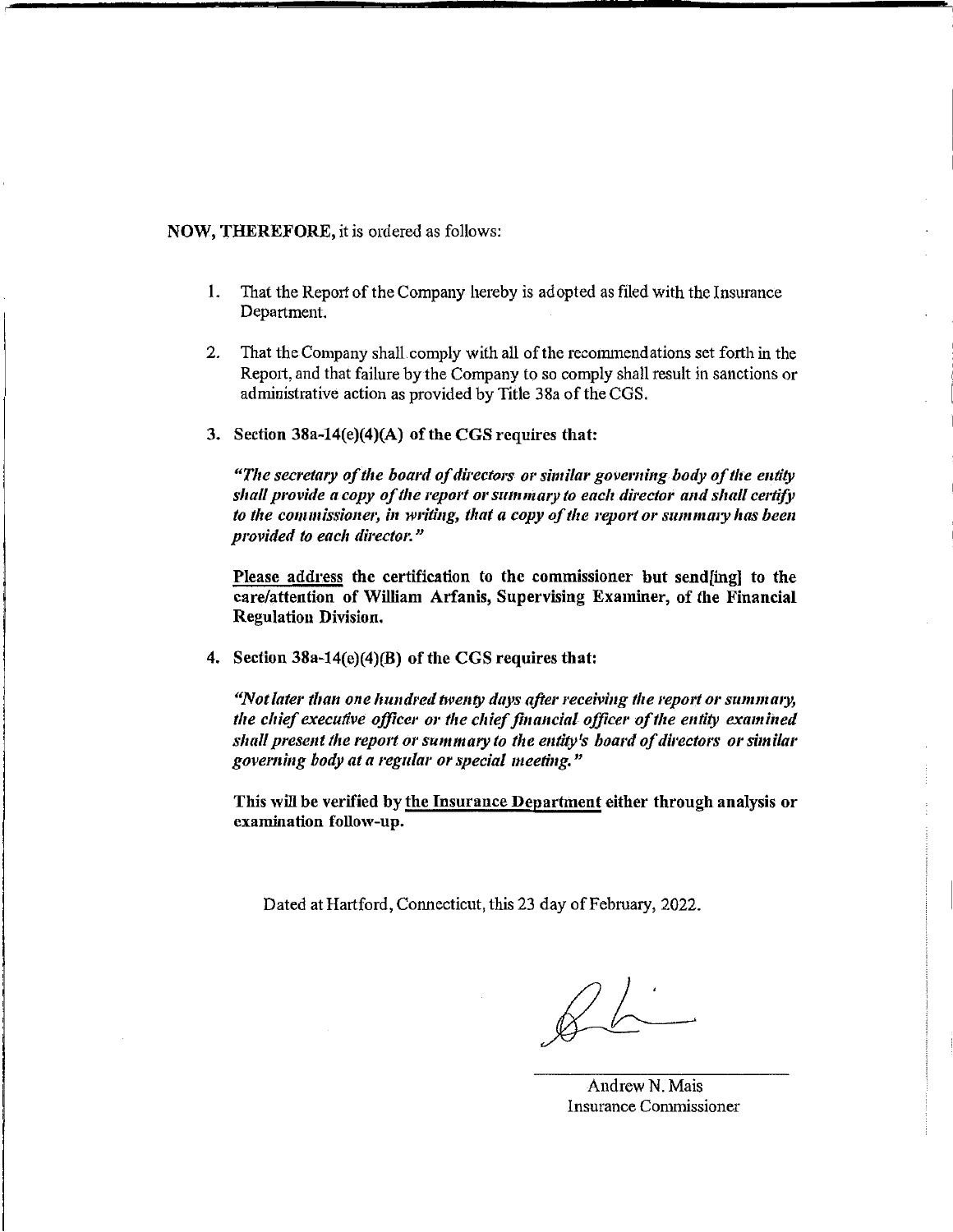

# STATE OF CONNECTICUT

*INSURANCE DEPARTMENT* 

### EXAMINATION REPORT

OF

#### GENERAL RE LIFE CORPORATION (NAIC#86258)

ASOF

#### DECEMBER 31,2020

## IS A WHOLE, TRUE AND CORRECT COPY OF THE ORIGINAL DOCUMENT ON FILE WITH THE CONNECTICUT INSURANCE DEPARTMENT

IN WITNESS WHEREOF,I hereunto, set my hand and affix the official seal of the Insurance Commissioner of the State ofConnecticut this 23 day of February 2022.

ANDREWN. MAIS INSURANCE COMMISSIONER

www.ct.gov/cid P.O. Box 816 • Hartford, CT 06142-0816 An Equal Opportunity Employer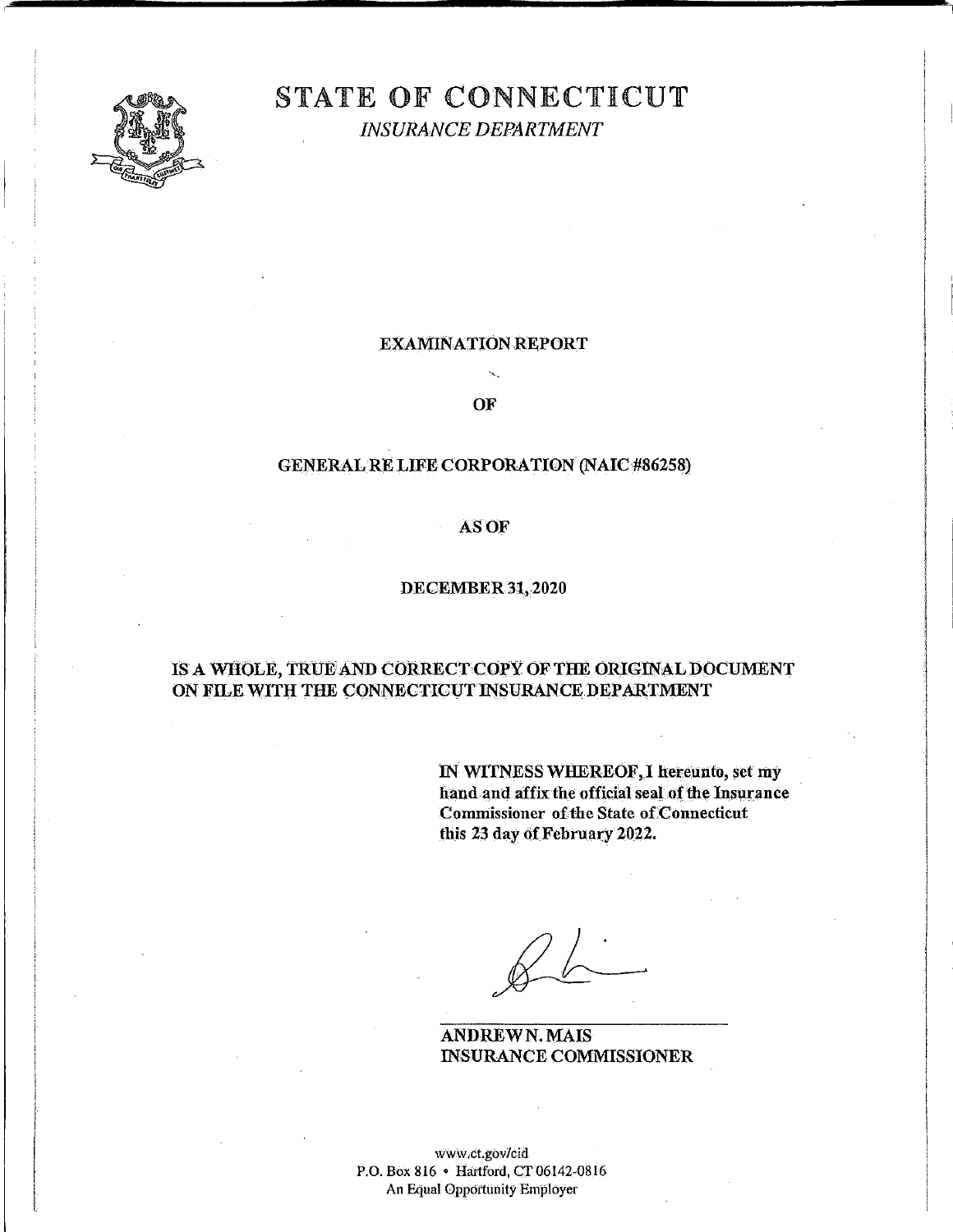

## STATE OF CONNECTICUT *INSURANCE DEPARTMENT*

#### CERTIFIED COPY

I,ANDREWN. MAIS, INSURANCE COMMISSIONEROF THE STATE OF CONNECTICUT, HAVE COMPARED THE ANNEXED COPY WITH THE ORIGINAL RECORD ON FILE WITH THE DEPARTMENT OF INSURANCE AND DO HEREBY CERTIFY'IHATIT IS AWHOLE, TRUE AND CORRECT COPY OF THE ORIGINAL RECORD.

#### WITNESS MY HAND AND SEAL OF THE INSURANCE. COMMISSIONER OF THE STATE OF CONNECTICUT

#### 1HIS 23 DAYOFFEBRUARY,2022

ANDREWN. MAIS INSURANCE COMMISSIONER

<www.ct.gov/cid> P.O. Box 816 • Hartford, CT 06142-0816 An Equal Opportunity Employer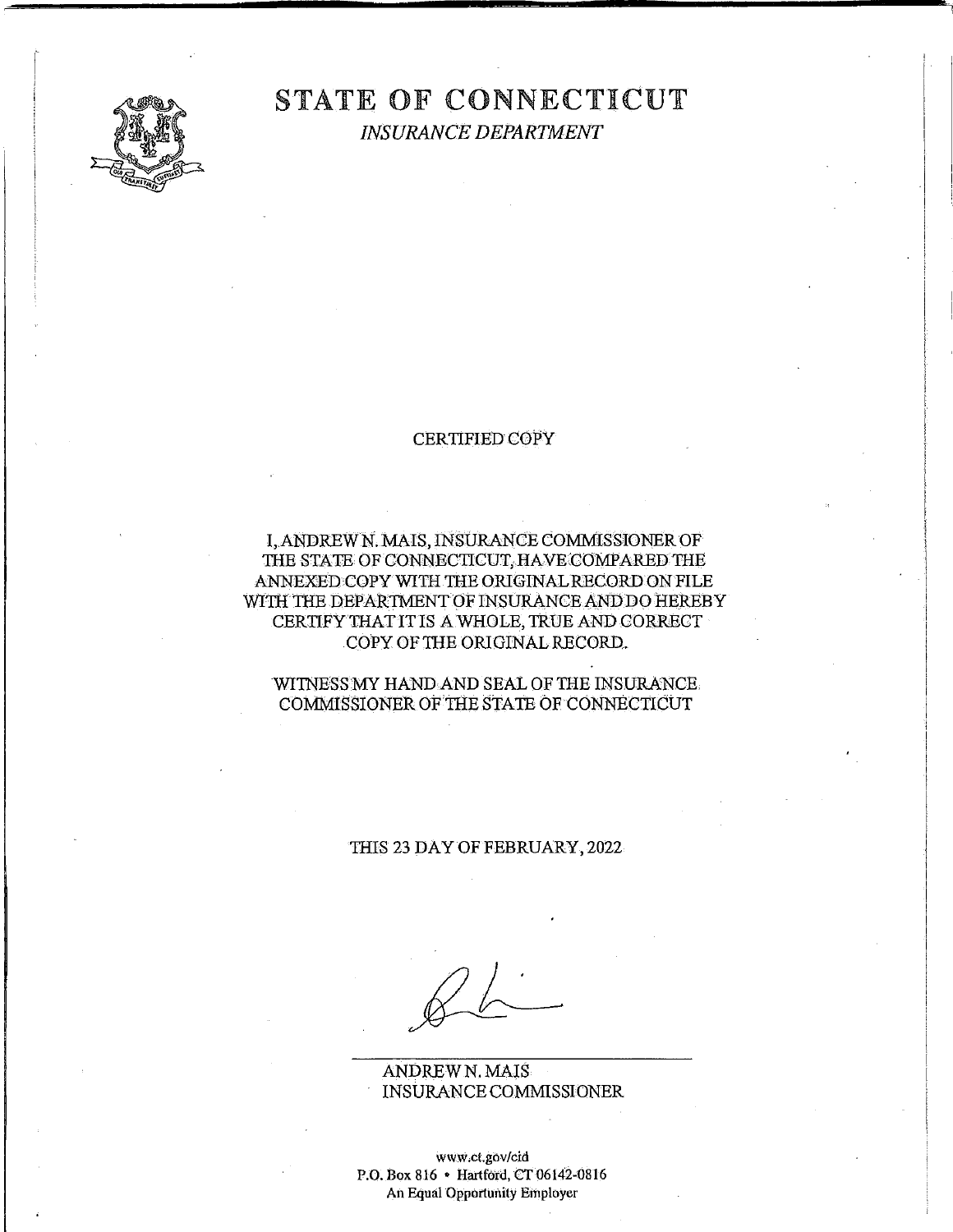Exhibit A

 $\frac{1}{2}$ 

## EXAMINATION REPORT

**OF** 

GENERAL RE LIFE CORPORATION (NAIC #86258)

ASOF

DECEMBER 31, 2020

## BYTHE

## CONNECTICUT INSURANCE DEPARTMENT

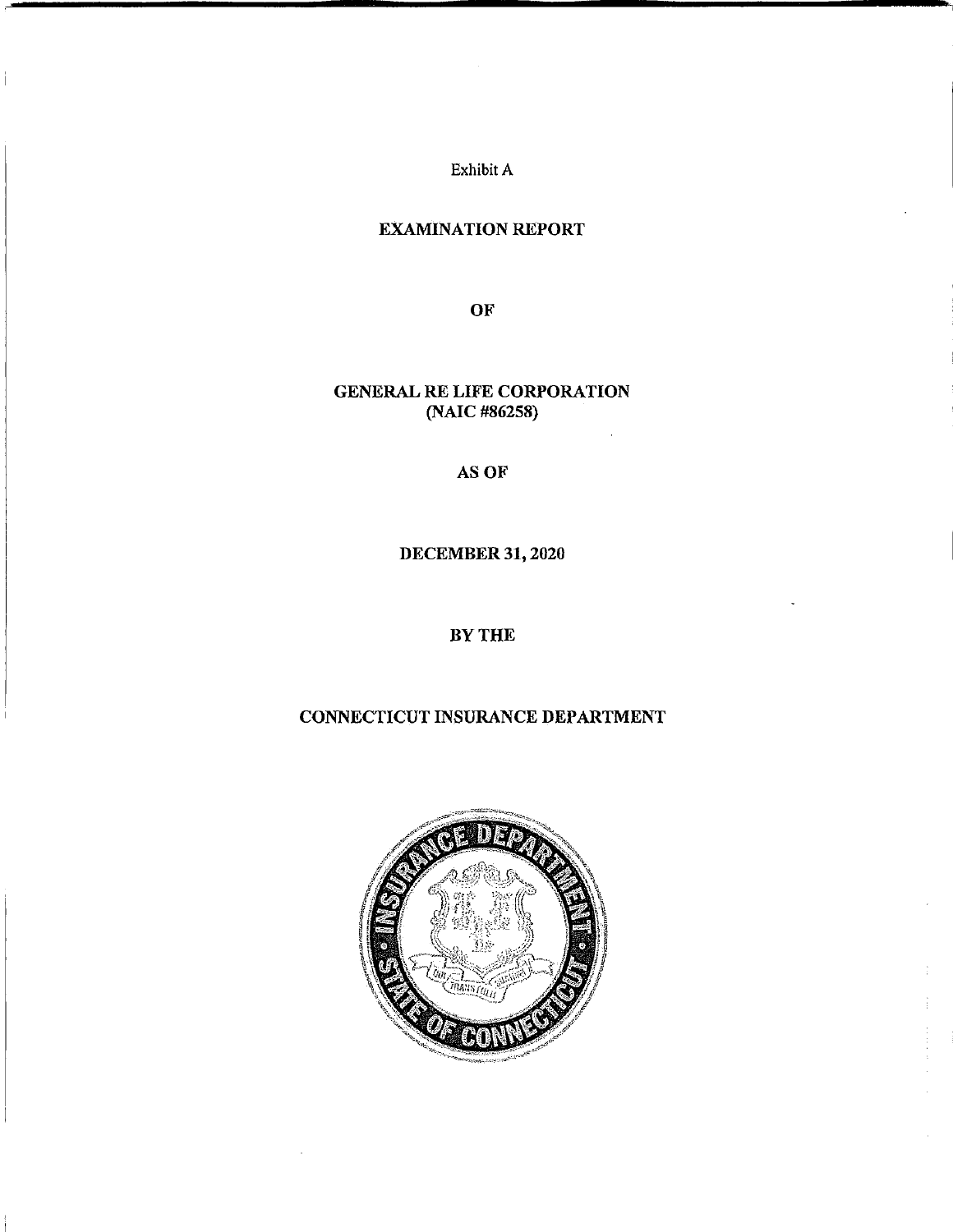## TABLE OF CONTENTS

| Salutation                                                                                                                                                                                                  | 1                          |
|-------------------------------------------------------------------------------------------------------------------------------------------------------------------------------------------------------------|----------------------------|
| Scope of Examination                                                                                                                                                                                        | $\mathbf{1}$               |
| History                                                                                                                                                                                                     | $\overline{2}$             |
| Organizational Chart                                                                                                                                                                                        | 3                          |
| Management and Control                                                                                                                                                                                      | 4                          |
| <b>Related Party Agreements</b>                                                                                                                                                                             | 5                          |
| Insurance Coverage                                                                                                                                                                                          | 6                          |
| Territory and Plan of Operation                                                                                                                                                                             | 6                          |
| Reinsurance                                                                                                                                                                                                 | 6                          |
| <b>Information Technology Controls</b>                                                                                                                                                                      | 7                          |
| <b>Accounts and Records</b>                                                                                                                                                                                 | 8                          |
| <b>Financial Statements:</b><br>Assets<br>Liabilities, Surplus and Other Funds<br><b>Summary of Operations</b><br>Capital and Surplus Account                                                               | 8<br>9<br>10<br>10         |
| Aggregate Reserve for Life Contracts<br>Aggregate Reserve for Accident and Health Contracts<br>Liability for Deposit-Type Contracts<br><b>Contract Claims: Life</b><br>Contract Claims: Accident and Health | 11<br>11<br>11<br>11<br>11 |
| Capital and Surplus                                                                                                                                                                                         | 12                         |
| Conclusion                                                                                                                                                                                                  | 13                         |
| <b>Subsequent Events</b>                                                                                                                                                                                    | 13                         |
| Signature                                                                                                                                                                                                   | 14                         |

 $\sim$ 

Page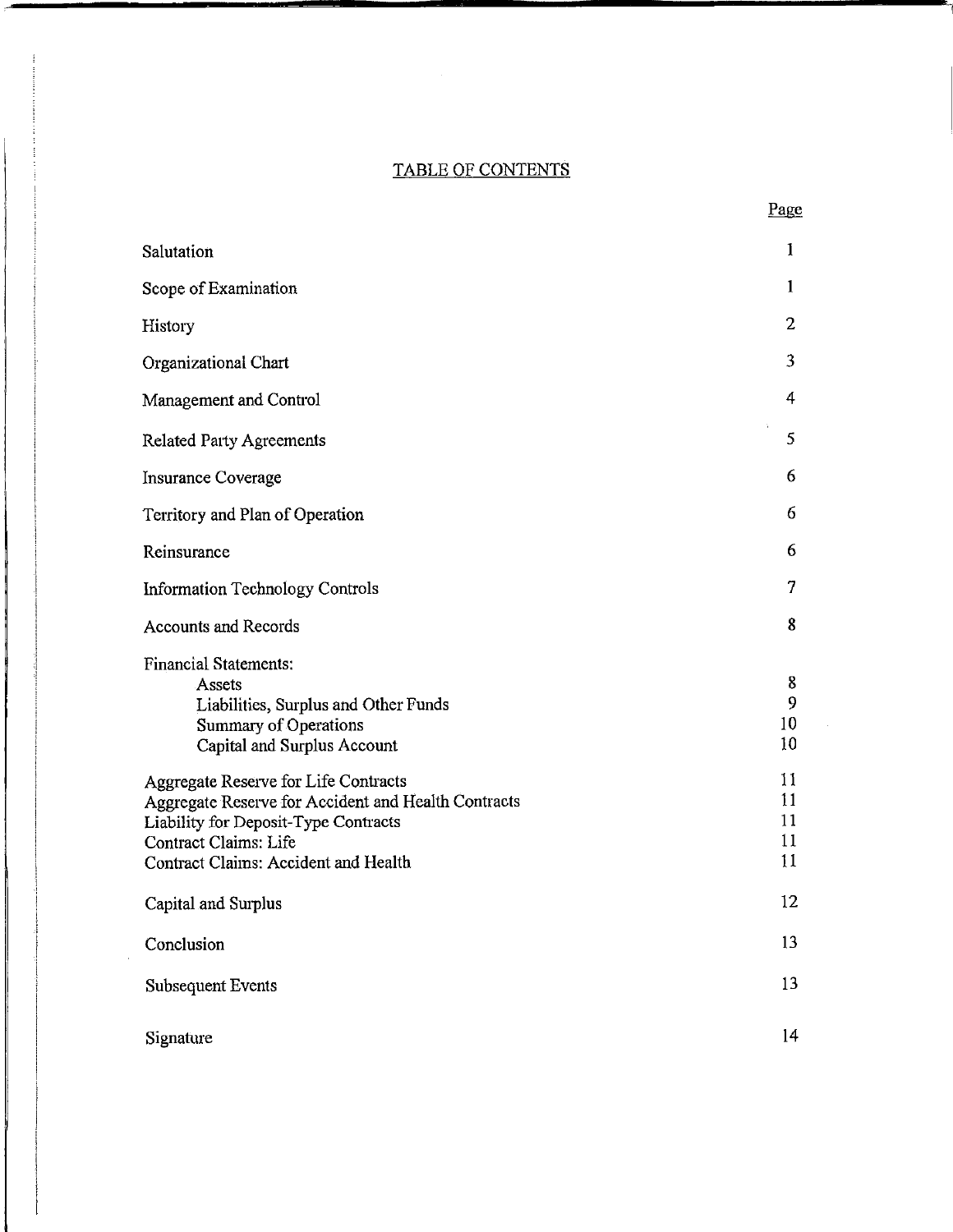January I 0, 2022

The Honorable Andrew N. Mais Commissioner of Insurance State of Connecticut Insurance Department 153 Market Street Hartford, Connecticut 06103

Dear Commissioner Mais:

In compliance with your instructions and pursuant to the requirements of section 38a-14 of the General Statutes of the State of Connecticut (CGS), the undersigned has made a financial examination of the condition and affairs of

#### **GENERAL RE LIFE CORPORATION**

(hereinafter referred to as the Company or GRL), a corporation with capital stock, incorporated under the laws of the State of Connecticut and having its statutory home and main administrative office located at 120 Long Ridge Road, Stamford, Connecticut. The report of such examination is submitted herewith.

#### SCOPE OF EXAMINATION

The Financial Regulation Division of the Connecticut Insurance Department (the Department) conducted the previous examination of the Company as of December 31, 2015. The current examination which covers the subsequent five year period was conducted virtually.

A concurrent examination was also performed of IdeaLife Insurance Company (IdeaLife).

As part of the examination planning procedures, the Department reviewed the following information:

- Board of Director (Board) minutes from 2016 through 2021;
- Statutory audit reports completed by the Company's independent certified public accountants, Deloitte and Touche, LLP (D&T) from 2016 through 2020;
- Management's Discussion and Analysis from 2016 through 2020;
- Statements of Actuarial Opinion from 2016 through 2020;
- Documentation supporting Section 404 of the Sarbanes-Oxley Act of 2002;
- Annual Statements filed with the Department from 2016 through 2020; and
- Reports of the Internal Audit Department from 2016 through 2020.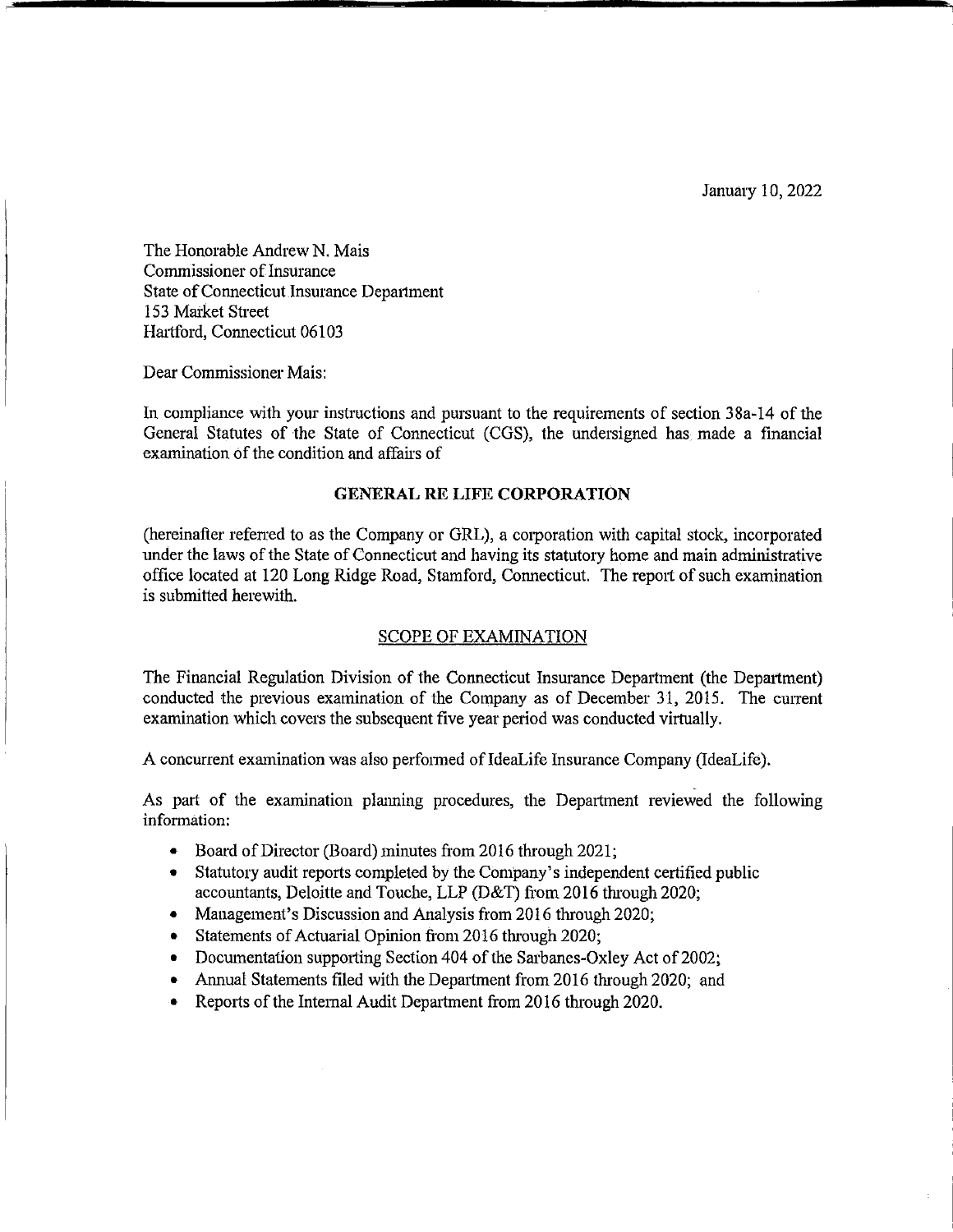A comprehensive review was made ofthe financial analysis files and documents submitted to the Financial Analysis Unit of the Department as well as reports obtained from the National Association of Insurance Commissioners (NAIC) database.

Workpapers prepared by D&T in connection with its annual statutory audit were reviewed and relied on to the extent deemed appropriate.

We conducted our examination in accordance with the NAIC Financial Condition Examiners Handbook (Handbook). The Handbook requires that we plan and perform the examination to evaluate the financial condition, assess corporate governance, identify current and prospective risks ofthe company and evaluate system controls and procedures used to mitigate those risks. An examination also includes identifying and evaluating significant risks that could cause an insurer's surplus to be materially misstated both currently and prospectively.

All accounts,and activities of the company were considered in accordance with the risk-focused examination process. This may include assessing significant estimates made by management and evaluating nianagement's compliance with Statutory Accounting Principles. The examination does not attest to the fair presentation of the financial statements included herein. If, during the course of the examination an adjustment is identified, the impact of such adjustment will be documented separately following the Company's financial statements.

This examination report includes significant findings of fact and general information about the insurer and its financial condition. There may be other items identified during the examination that, due to their nature (e.g., subjective conclusions, proprietary information, etc.), are not included.

The Department's actuaries conducted an assessment of the Company's reserving, pricing and underwriting, and retroceded reinsurance risks.

Examination Resources, LLC (ER) was engaged to assist the Department in conducting a general controls review of the Company's financially significant information technology (IT) systems.

Eide Bailly LLP (Eide Bailly) was engaged to provide an individual for staff support for the examination.

Comments in this report are generally limited to significant differences and to items considered to be of a material nature.

Failure of items in this report to add to totals, or for totals to agree with captioned amounts is due to rounding.

#### **HISTORY**

GRL is incorporated under the laws of the State of Connecticut. On November 24, 2009, ownership of the Corporation was transferred to General Reinsurance Corporation (GRC) from Kolnische Ruckversicherungs-Gesellschaft AG (now General Reinsurance AG), an affiliated company. GRC currently holds all of the Company's capital stock.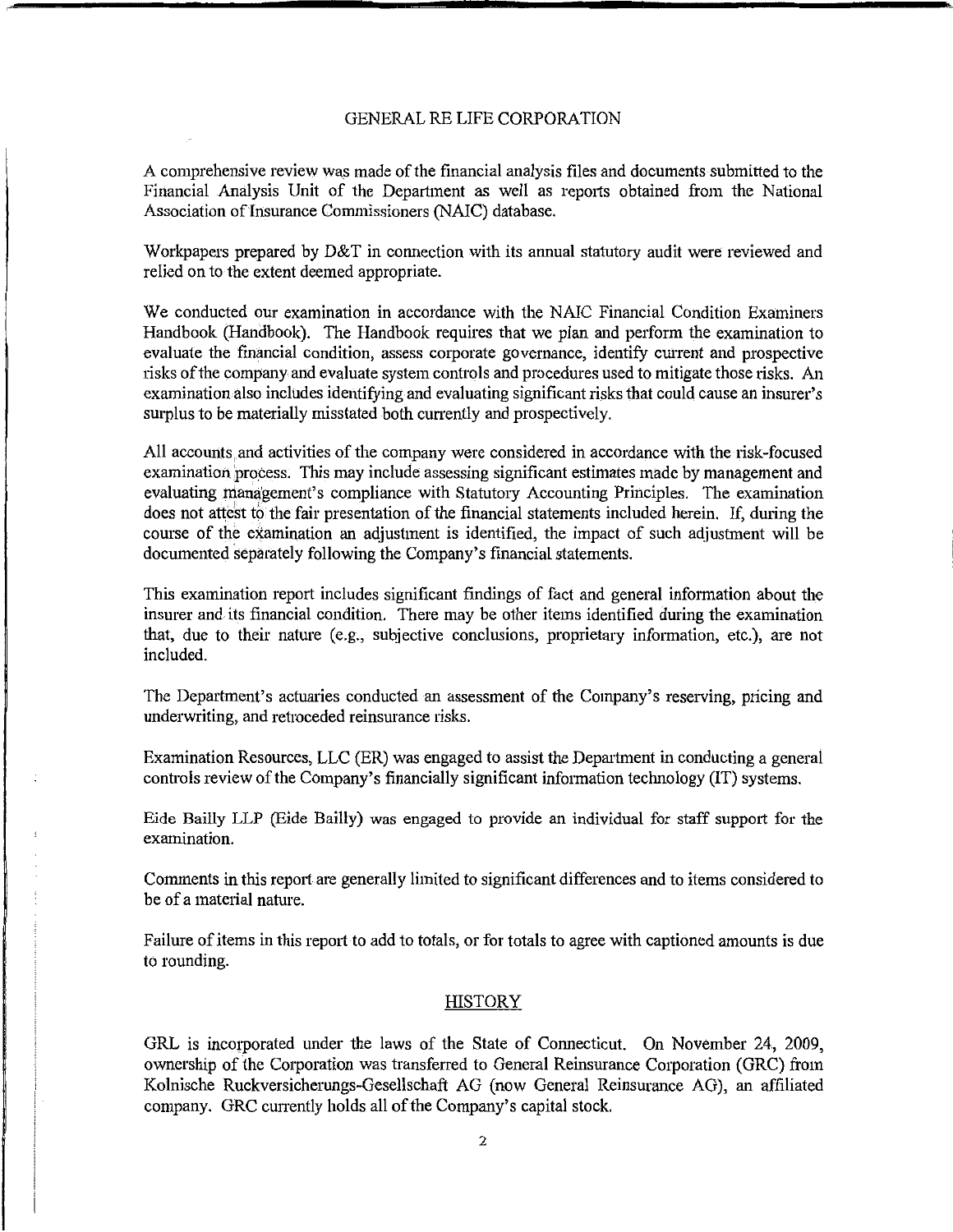GRL is a wholly owned subsidiary of GRC, a Delaware Corporation. GRL is an indirect wholly owned subsidiary of General Re Corporation (GRN) that is ultimately owned by Berkshire Hathaway Inc. (Berkshire). IdeaLife is a wholly owned subsidiary of the Company.

GRL targets life insurers in the U.S. and Canada as client companies. GRL actively diversifies its risks among operating divisions and clients. GRL also receives retrocession support from the Berkshire family and benefits from the additional capacity of the parent.

#### ORGANIZATIONAL CHART

The following is a partial organizational chart that identifies the relationship of the Company and its parent and affiliates as of December 31, 2020:

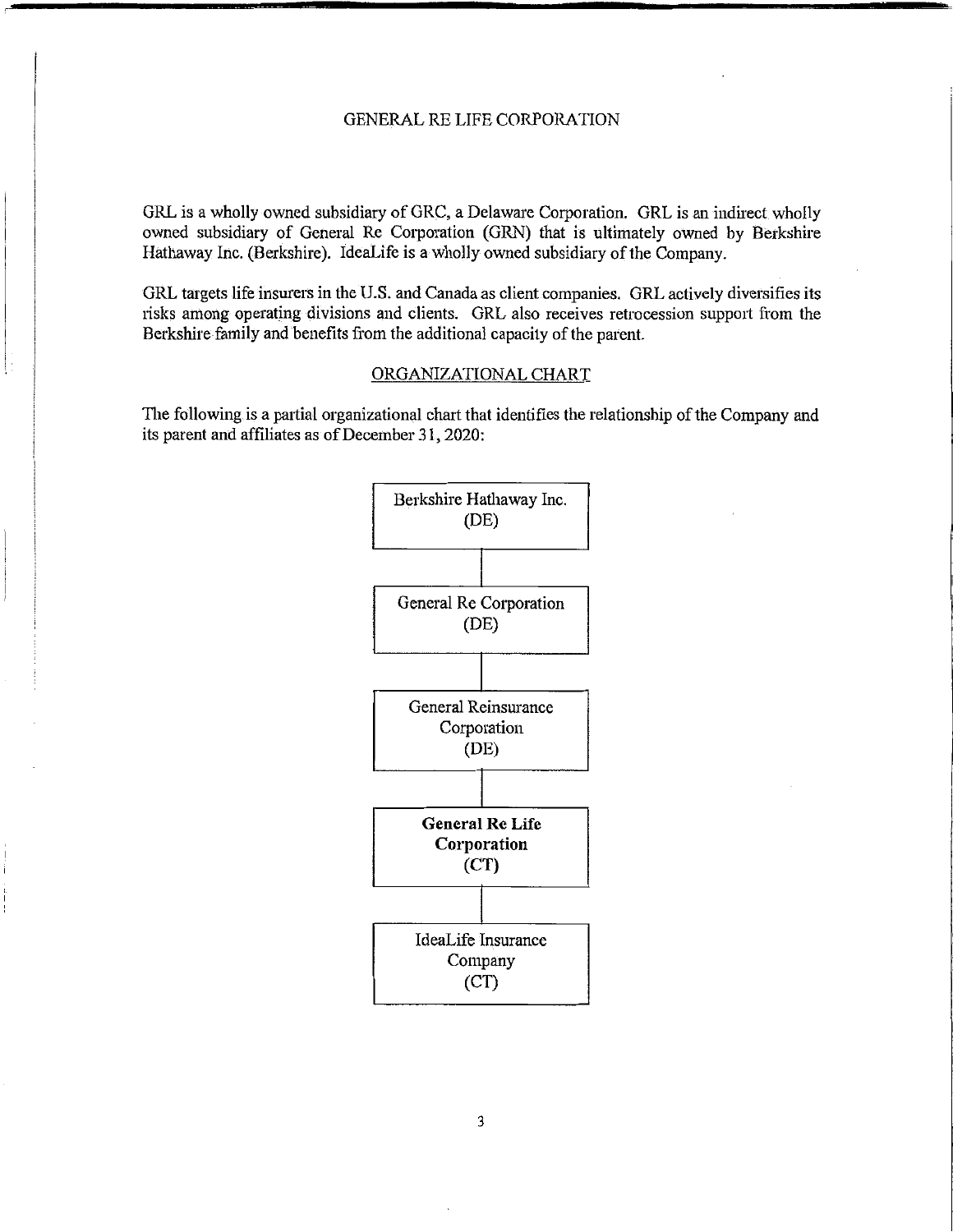#### MANAGEMENT AND CONTROL

The property and affairs of the Company are to be managed by a Board of not less than three nor more than twelve persons. None of the directors need be stockholders of the Company. Directors shall be elected at each annual meeting of the stockholders.

Regular meetings of the Board may be held without notice at such time and place as the Board may designate from time to time. A regular meeting shall be held as soon as practicable after each annual meeting of the stockholders of the purpose of electing officers and transacting such other business as may properly come before the meeting.

Special meetings ofthe Board may be called at any time by the President or by any director.

A quorum at any meeting of the Board shall be a majority of the number of directors then in office.

The officers of the Company shall be a President, a Secretary and a Treasurer, each of whom shall be elected by the Board at the regular meeting of the Board to be held as soon as practical after each annual meeting of the stockholders.

The Board may, by majority vote, designate an Executive Committee, a Finance Committee and other special committees, each of which shall have at least two members and shall consist of the President and such other members of the Board as may be designated from time to time by the Board with respect to each committee.

The members of the Board serving the Company at December 31, 2020, were:

| Name                    | Title and Principal Business Affiliation                                                                   |
|-------------------------|------------------------------------------------------------------------------------------------------------|
| Vincent Anthony DeMarco | President and Chief Executive Officer,<br>General Re Life Corporation                                      |
| Edward Michael Nosenzo  | Vice President and Treasurer,<br>North America Chief Financial Officer,<br>General Reinsurance Corporation |
| Michael James Lawler    | Chairman,<br>National Liability & Fire Insurance Company                                                   |

The officers serving the Company at December 31, 2020, were:

| Name                     | Title and Principal Business Affiliation     |
|--------------------------|----------------------------------------------|
| Vincent Anthony DeMarco  | President and Chief Executive Officer        |
| Christopher Robert Bello | Vice President, Senior Counsel and Secretary |
| Edward Michael Nosenzo   | Vice President and Treasurer                 |
| Eric Scott Schwartz      | Vice President and Appointed Actuary         |
|                          |                                              |

4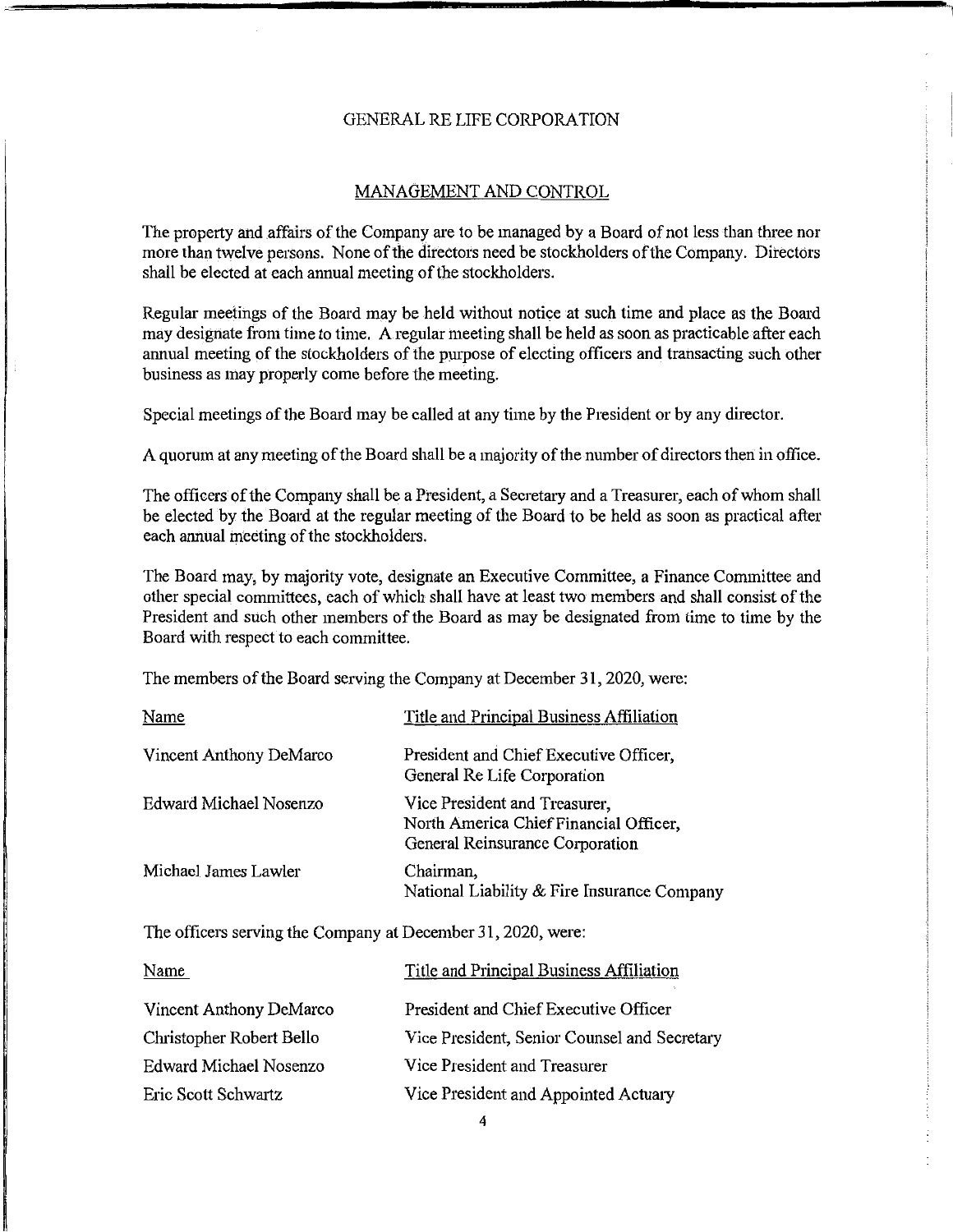#### RELATED PARTY AGREEMENTS

The following are the significant related party agreements in force with GRL during the period of examination:

GRC, parent of the Company, provides accounting, actuarial and administrative services to the Company. The cost of these services are apportioned to the Company and its subsidiary based upon time, number of employees, company assets, or square footage.

Effective August 1, 2014, substantially all of GRN's entities entered into a Master Service Agreement {MSA) which superseded all existing management and inter-company service agreements.

The Company entered into an investment management services agreement with an affiliate, New England Asset Management, Inc. (NEAM), effective December 15, 2004, which was subsequently amended on January 1, 2009.

As of December 31, 2020, the Company held a \$500M interest bearing note from Berkshire, the Company's ultimate parent company. The note matured on September 19, 2021.

On October 18, 2018, GRL entered into a ten year, \$75M Australian Dollar loan agreement with Marmon Crane Australia Pty Ltd, an affiliated Australian corporation whose ultimate parent is Berkshire. The loan is recorded as an Other Invested Asset.

On September 8, 2020, in exchange for other assets, GRL received an \$167.3M interest in a loan issued by the Union Underwear Co., an affiliate, whose ultimate parent is Berkshire. The loan matures in 2027.

The Company is a participant in a short-term investment pool which is governed by an agreement with affiliated companies, whereby participants pool funds and invest principally in discount notes.

GRL is a party to a Master Loan Agreement which created an intercompany short-term loan program to reduce each affiliate's level of short term investments, yet allows the affiliate to retain sufficient liquidity to pay current obligations by borrowing funds as needed. GRL has no loans outstanding as of December 31, 2020.

The Company joins with a group of approximately 800 affiliated companies in the filing of a consolidated federal income tax return by Berkshire, the common parent company of the Group. The consolidated tax liability is allocated among affiliates in the ratio that each affiliate's separate return tax liability bears to the sum of the separate return tax liabilities of all affiliates that are members of the consolidated group. No tax contingencies were recorded in 2020 and 2019.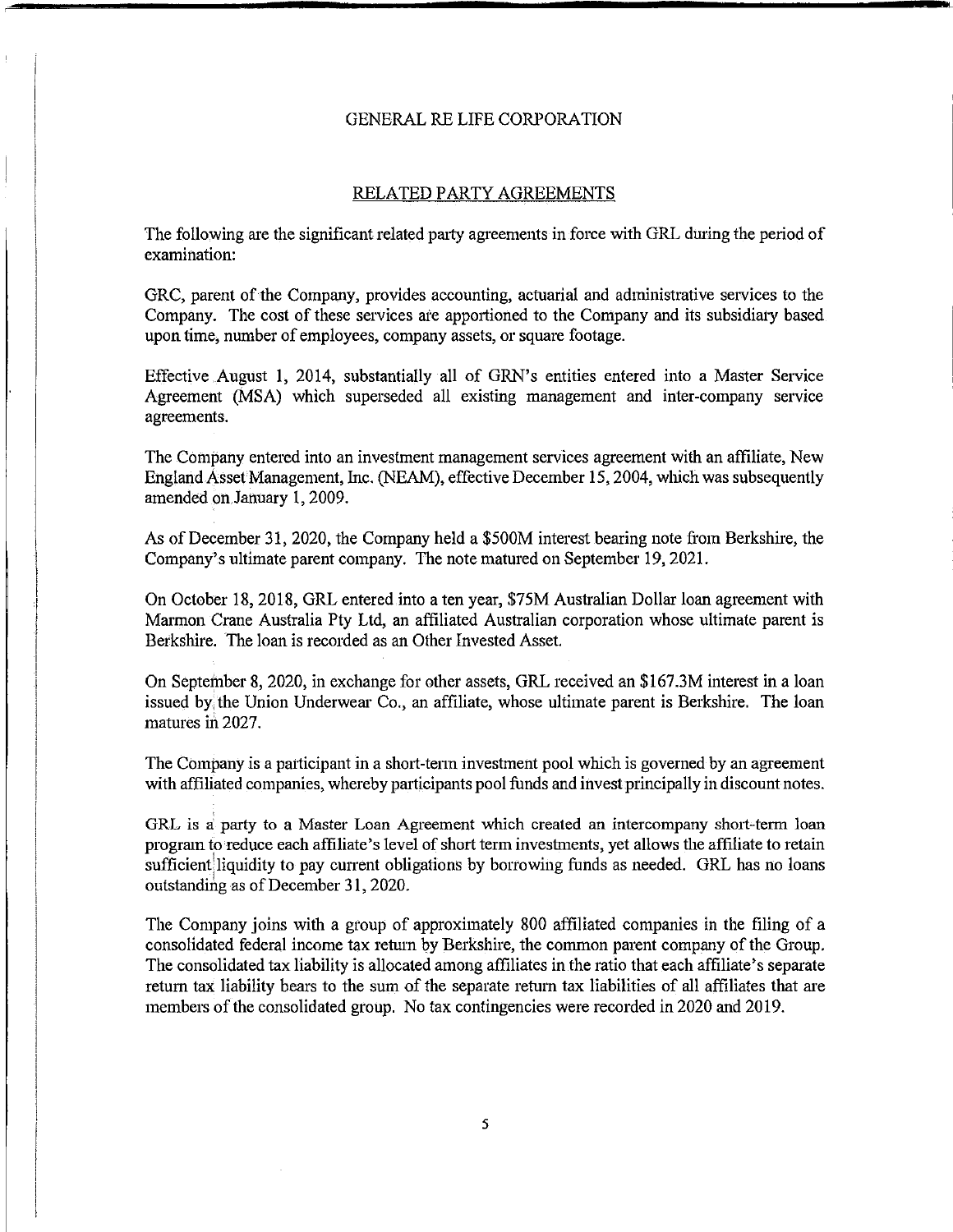#### INSURANCE COVERAGE

GRN maintains financial institution fidelity bond coverage through an affiliate, Berkshire Hathaway Specialty Insurance Company. This bond protects for a single loss liability limit of \$10,000,000 and an aggregate amount of \$20,000,000, with a single loss deductible amount of \$10,000,000 against loss resulting from dishonest or fraudulent acts of its directors, officers and employees. This exceeds the suggested minimum limits of insurance pursuant to the Handbook.

In addition to the fidelity bond insurance, GRN maintains various other insurance coverages.

#### TERRITORY AND PLAN OF OPERATION

GRL specializes in life, health and disability reinsurance services in the North American market.

The Company is licensed and/or authorized to transact business in all fifty states, the District of Columbia and in the Dominion of Canada. GRL targets life & health insurers as client companies in the U.S. and Canada. The Company offers reinsurance products on Individual Life, Medicare Supplement, Individual Disability Income, Group Life, and Critical Illness. Long Term Care (L TC) and Workers' Compensation are closed blocks of business.

#### REINSURANCE

The Company is in the reinsurance business and therefore assumes business from a number of direct writers of life and accident and health insurance business. In the normal course of business, the Company seeks to limit its exposure to loss by ceding reinsurance to affiliated and nonaffiliated retrocessionaires.

Effective October 1, 2017, GRL entered into a coinsurance with funds withheld reinsurance agreement ceding 100% of its net statutory LTC liabilities up to an aggregate limit of \$5B to National Indemnity Co. (NICO), an affiliate. The Company's gross liabilities relating to its LTC book of business was \$28 as of December 31, 2020, and as a result of this agreement, the net liabilities were zero.

The Company has a retrocessional agreement with General Reinsurance AG (GRAG), an affiliate, which provides coverage on its individual life business and retains the first \$10M of individual policy risk with the balance of these risks being retroceded to GRAG. Business previously ceded under contract, which no longer meets the retention, will be recaptured over a ten year period on the 11<sup>th</sup> anniversary date of each respective risk since the effective date. Effective December 1, 2018, this agreement was terminated for new business. Reinsurance in force under this agreement will continue to be governed by the previous terms and conditions.

The Runoff Division reinsures workers' compensation and special risk products through excess reinsurance.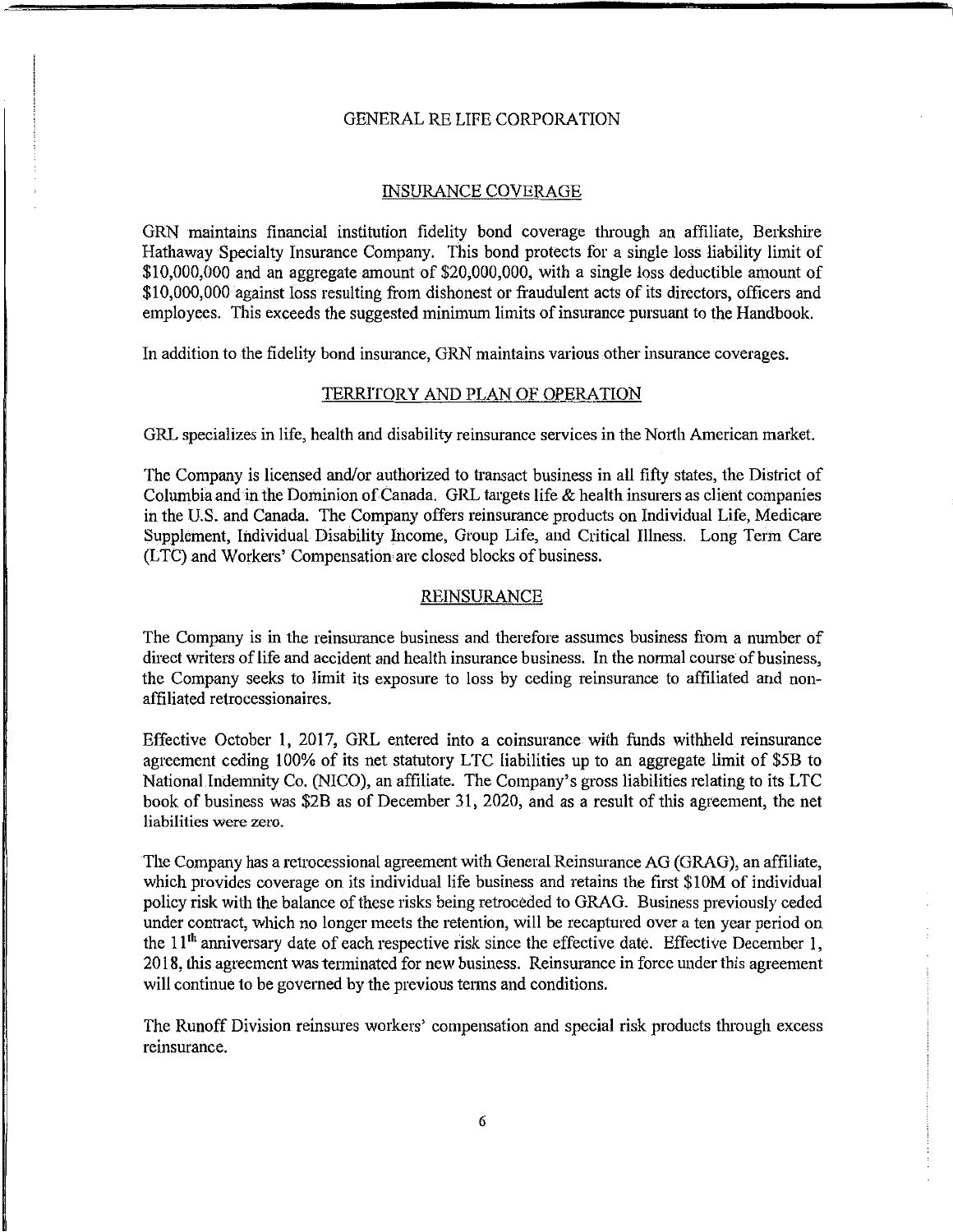The Company assumes business from various affiliated entities and assumes certain closed block individual life business from Idealife, its subsidiary

On July 1, 2020, GRL entered into an assumed aggregate mortality stop loss reinsurance agreement with GRAG, an.affiliated German domiciled reinsurance company. For the year ended December 31, 2020, GRL recognized \$27M of assumed premium under this agreement.

On November 1, 2017, GRL assumed a closed block oflife and accident and health business from General Re Life Australia, Ltd, an affiliate.

Effective September l, 2011, GRL entered into a coinsurance reinsurance agreement which covered certain health risks with Central States Indemnity Company of Omaha, an affiliate.

#### INFORMATION TECHNOLOGY CONTROLS

ER performed a risk-based assessment and review of the Company's ITGCs in accordance with NAIC requirements as outlined in the Handbook. The guidance and direction used to perform the review of the Company's ITGCs was derived from Exhibit C Part 1 - Information Technology Planning Questionnaire (ITPQ) and Exhibit C Part 2 - Information Technology Work Program (collectively Exhibit C). The Compdny's responses to the ITPQ were evaluated, and certain controls within the IT control enviroriment were tested to assess whether the selected controls were designed effectively and functioning properly.

ERs objectives were to obtain reasonable assurance about whether:

- the Company had a process in place to effectively identify, mitigate and manage its IT risks;
- the Company's control structure policies and procedures were suitably designed to achieve the control objectives specified in Exhibit C; and
- the Company's policies and procedures were in place during the examination period.

The objectives above were achieved through a combination ofreviewing the Company's policies and procedures, testing in key areas related to Exhibit C, interviewing the Company's IT senior management, and reviewing IT risk assessment processes.

Based upon the risk-based assessment and review, the Company's ITGCs were determined to be effective.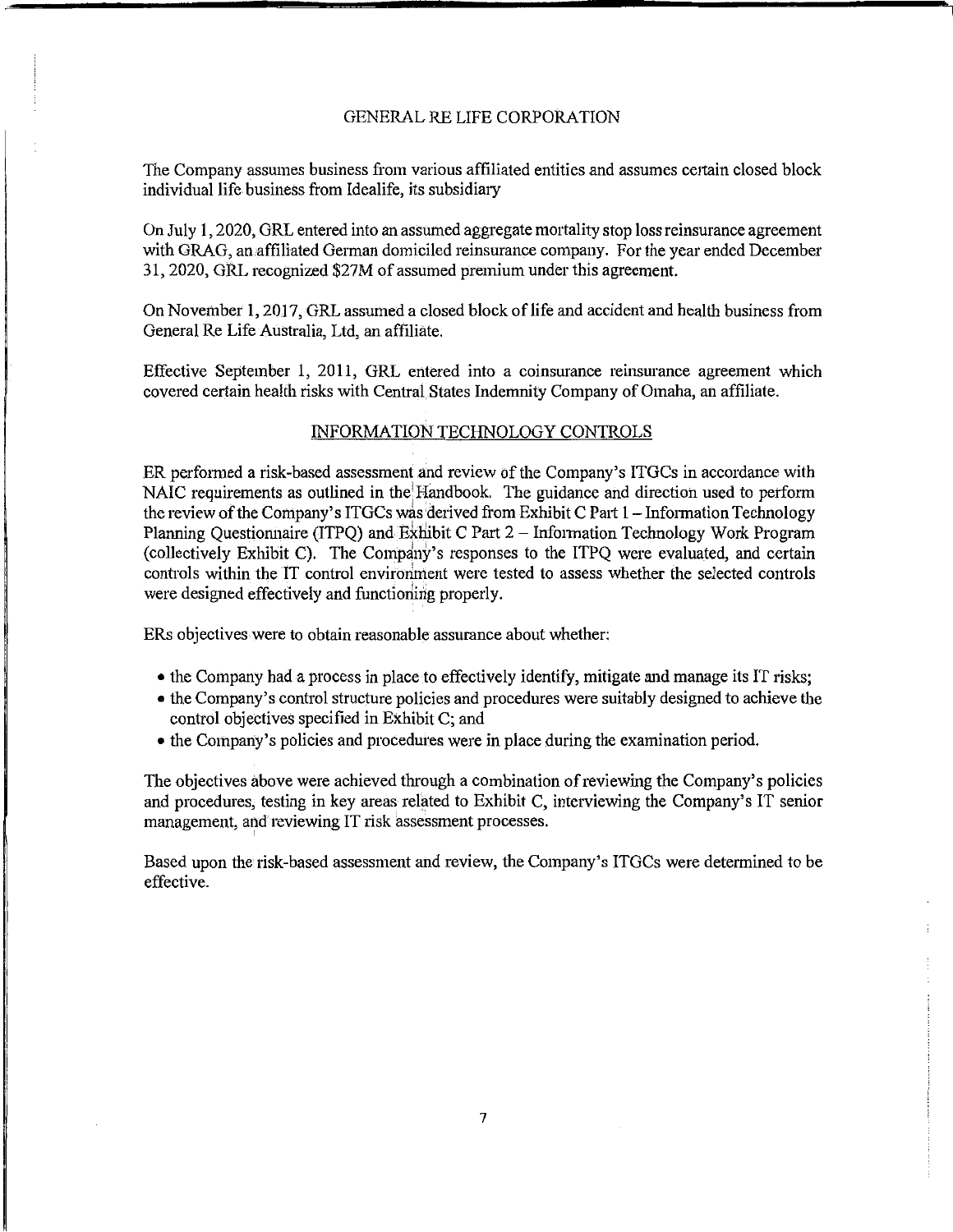#### ACCOUNTS AND RECORDS

The Company utilizes the SAP general ledger system, NEAM for investments and third party administrators for certain policy and claims management.

General ledger account balances were reconciled and traced to the amounts reported in the Annual Statement for 2020. Further detail analyses were performed on the individual accounts throughout the examination.

#### FINANCIAL STATEMENTS

The following statements represent the Company's financial position, as filed by the Company as of December 31, 2020. No adjustments were made to surplus as a result of the examination.

|                                                      |                 | Nonadmitted | Net Admitted    |
|------------------------------------------------------|-----------------|-------------|-----------------|
|                                                      | Assets          | Assets      | Assets          |
| Bonds                                                | \$52,208,550    |             | \$52,208,550    |
| Preferred stocks                                     | 203,389,680     |             | 203,389,680     |
| Common stocks                                        | 14,570,878      |             | 14,570,878      |
| Cash, cash equivalents and short-term investments    | 3,272,708,825   |             | 3,272,708,825   |
| Contract loans                                       | 76,779          |             | 76,779          |
| Other invested assets                                | 755,302,124     |             | 755,302,124     |
| Subtotals, cash and invested assets                  | 4,298,256,836   |             | 4,298,256,836   |
| Investment income due and accrued                    | 18,083,993      | \$30,910    | 18,053,083      |
| Premiums and considerations:                         |                 |             |                 |
| Uncollected premiums and agents' balances in         |                 |             |                 |
| course of collections                                | 226,731,429     | 771,462     | 225,959,967     |
| Reinsurance:                                         |                 |             |                 |
| Amounts recoverable from reinsurers                  | 5,459,341       |             | 5,459,341       |
| Funds held by or deposited with reinsurance          |                 |             |                 |
| contracts                                            | 235,286,467     |             | 235,286,467     |
| Other amounts receivable under reinsurance           |                 |             |                 |
| contracts                                            | 3,805,942       |             | 3,805,942       |
| Current federal and foreign income tax recoverable   |                 |             |                 |
| and interest thereon                                 | 2,568,664       |             | 2,568,664       |
| Net deferred tax asset                               | 41,313,238      | 1,038,144   | 40,275,094      |
| Electronic data processing equipment and software    | 1,012,967       | 1,012,967   |                 |
| Furniture and equipment                              | 14,594          | 14,594      |                 |
| Receivables from parent, subsidiaries and affiliates | 24,241          |             | 24,241          |
| Aggregate write-ins for other than invested assets   | 26,913,366      | 4,943,287   | 21,970,079      |
| Totals                                               | \$4,859,471,078 | \$7,811,364 | \$4,851,659,714 |

#### **ASSETS**

 $\mathbb{R}^2$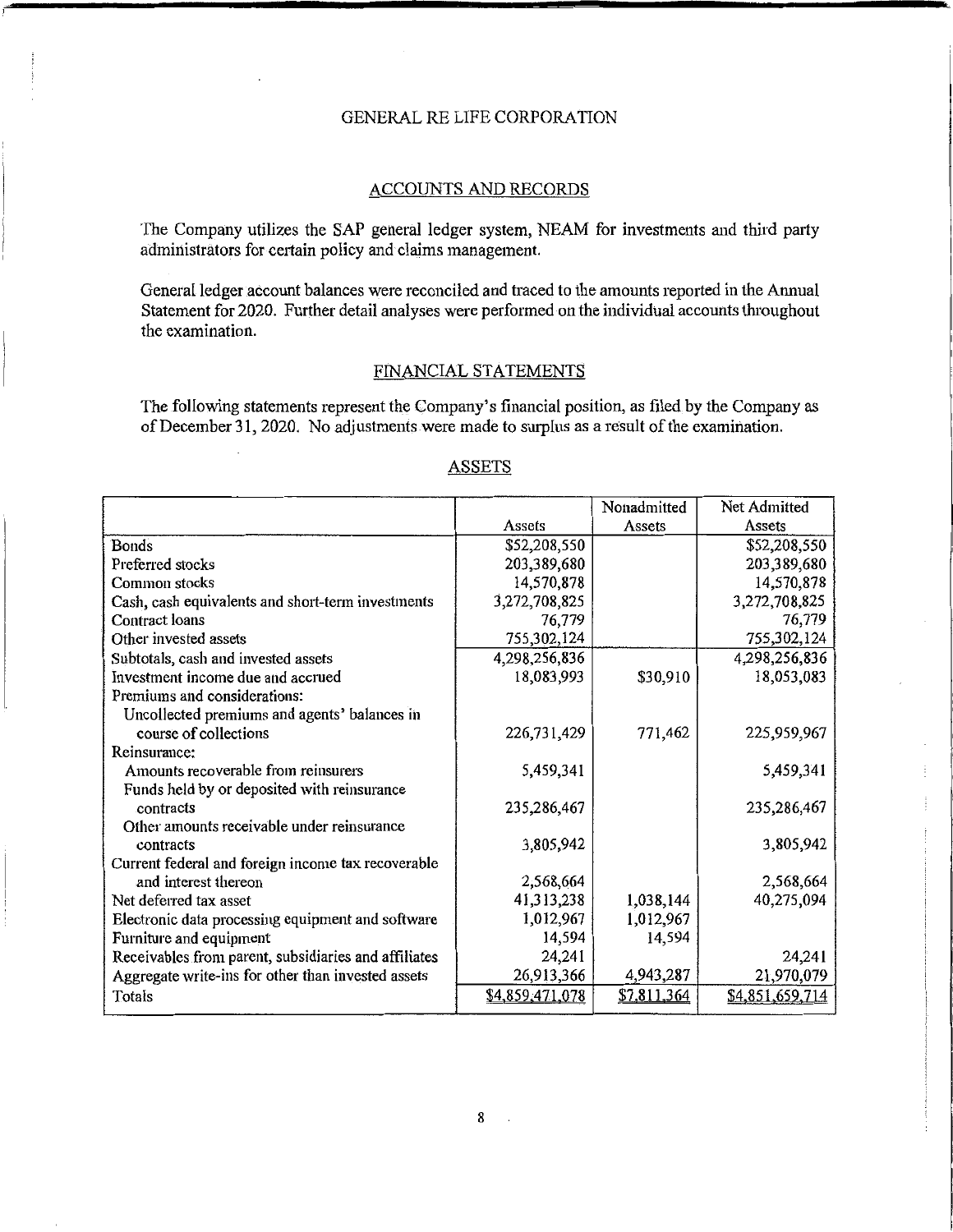## LIABILITIES, SURPLUS AND OTHER FUNDS

| Aggregate reserve for life contracts                             | \$1,559,235,178 |
|------------------------------------------------------------------|-----------------|
| Aggregate reserve for accident and health contracts              | 500,947,728     |
| Liability for deposit-type contracts                             | 984,358         |
| Contract claims:                                                 |                 |
| Life                                                             | 429,009,131     |
| Accident and health                                              | 237,046,543     |
| Contract liabilities not included elsewhere:                     |                 |
| Provision for experience rating refunds                          | 3,852,741       |
| Other amounts payable on reinsurance                             | 6,101,192       |
| Interest Maintenance Reserve                                     | 3,536,618       |
| Commissions or expense allowances payable on reinsurance assumed | 23,087,049      |
| General expenses due or accrued                                  | 6,014,341       |
| Taxes, licenses and fees due or accrued                          | 151,766         |
| Remittances and items not allocated                              | 55,871,075      |
| Net adjustment in assets and liabilities due to foreign exchange | 2,611,072       |
| Miscellaneous liabilities:                                       |                 |
| Asset valuation reserve                                          | 12,209,734      |
| Reinsurance in unauthorized and certified companies              | 3,096,092       |
| Payable to parent, subsidiaries and affiliates                   | 2,731,921       |
| Funds held under coinsurance                                     | 1,049,068,863   |
| Aggregate write-ins for liabilities                              | 909,365         |
| Total liabilities                                                | 3,896,464,767   |
| Common capital stock                                             | 108,750,000     |
| Gross paid in and contributed surplus                            | 1,086,429,507   |
| Unassigned funds (surplus)                                       | (239, 984, 560) |
| Surplus                                                          | 846,444,947     |
| Total capital and surplus                                        | 955,194,947     |
| Total liabilities and surplus                                    | \$4,851,659,714 |
|                                                                  |                 |

 $\mathbf{I}$ 

 $\bar{z}$ ł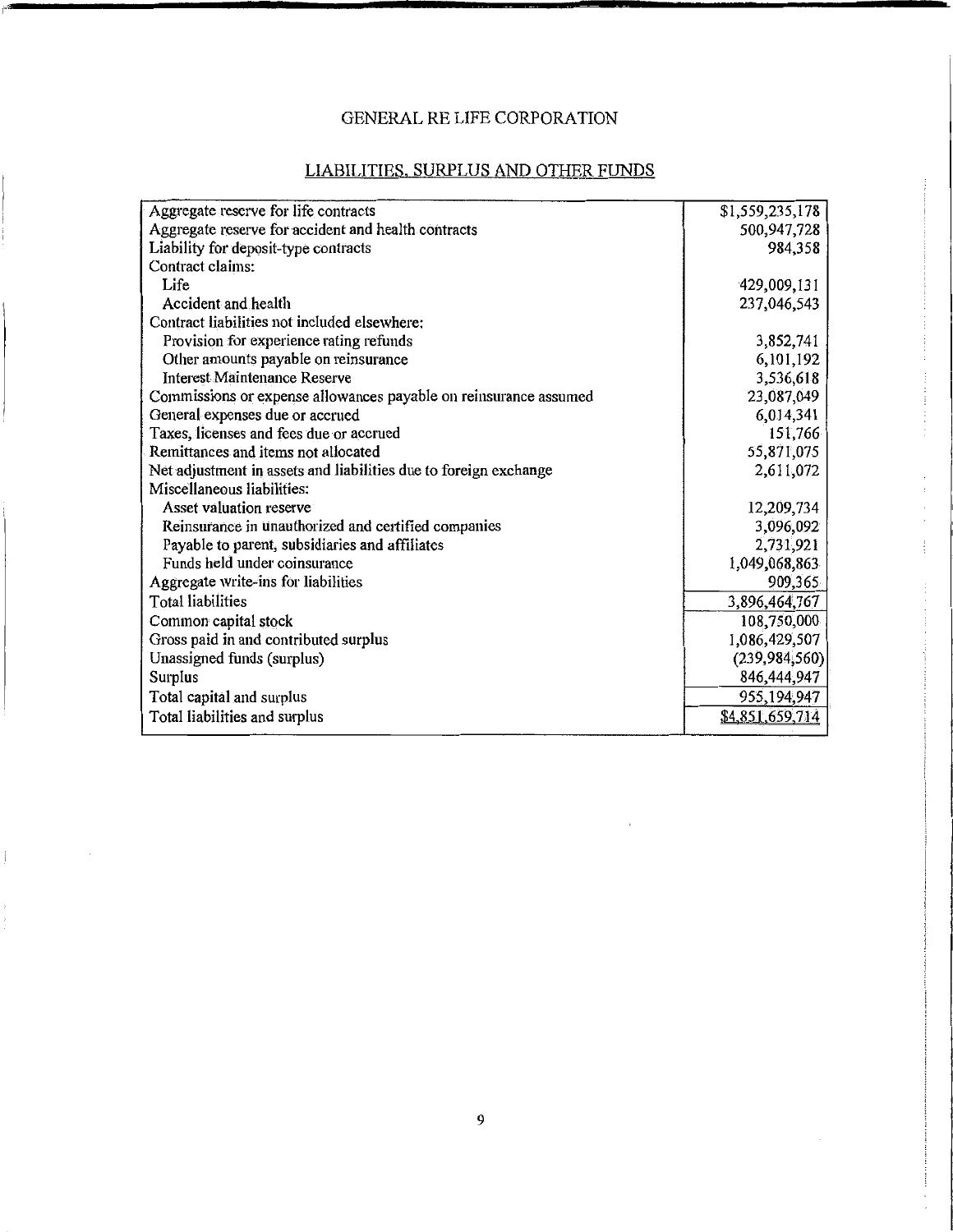## SUMMARY OF OPERATIONS

| Premiums and annuity considerations for life and accident and health products       | \$1,335,059,343 |
|-------------------------------------------------------------------------------------|-----------------|
| Net investment income                                                               | 86,365,721      |
| Amortization of Interest Maintenance Reserve                                        | 1,939,999       |
| Commissions and expense allowances on reinsurance ceded                             | 16,891,739      |
| Reserve adjustments on reinsurance ceded                                            | 458,460         |
| Miscellaneous income:                                                               |                 |
| Aggregate write-ins for miscellaneous income                                        | 1,048,008       |
| Totals                                                                              | 1,441,763,270   |
| Death benefits                                                                      | 884,736,186     |
| Matured endowments                                                                  | 102,193         |
| Annuity benefits                                                                    | 24,284          |
| Disability benefits and benefits under accident and health contracts                | 291,904,397     |
| Surrender benefits and withdrawals for life contracts                               | 1,236,421       |
| Interest and adjustments on contract or deposit-type contract funds                 | 3,134,549       |
| Payments on supplementary contracts with life contingencies                         | 9,015           |
| Increase in aggregate reserves for life and accident and health contracts           | 44,921,161      |
| Totals                                                                              | 1,226,068,206   |
| Commissions and expense allowances on reinsurance assumed                           | 135,934,393     |
| General insurance expenses                                                          | 44,338,413      |
| Insurance taxes, licenses and fees                                                  | 210,443         |
| Aggregate write-ins for deductions                                                  | 46,041,807      |
| Totals                                                                              | 1,452,593,262   |
| Net gain from operations before dividends to policyholders and federal income taxes | (10, 829, 992)  |
| Dividends to policyholders                                                          |                 |
| Net gain from operations after dividends to policyholders and before federal income | (10, 829, 992)  |
| taxes                                                                               |                 |
| Federal and foreign income taxes incurred                                           | (12, 620, 517)  |
| Net gain from operations after dividends to policyholders and federal income taxes  |                 |
| and before realized capital gains or (losses)                                       | 1,790,525       |
| Net realized capital gains or (losses) less capital gains tax                       | 320,912,805     |
| Net income                                                                          | \$322,703,330   |
|                                                                                     |                 |

## CAPITAL AND SURPLUS ACCOUNT

| Capital and surplus, December 31, prior year                                     | \$802,518,687   |
|----------------------------------------------------------------------------------|-----------------|
| Net income                                                                       | 322,703,330     |
| Change in net unrealized capital gains (losses)                                  | (217, 071, 312) |
| Change in net unrealized foreign exchange gains (losses)                         | (5,015,504)     |
| Change in net deferred income taxes                                              | (81, 778, 216)  |
| Change in nonadmitted assets                                                     | 25,619,398      |
| Change in liability for reinsurance in unauthorized and certified companies      | (3,042,786)     |
| Change in reserve on account of change in valuation basis (increase) or decrease | (10, 402, 836)  |
| Change in asset valuation reserve                                                | 121,664,186     |
|                                                                                  |                 |
| Net change in capital and surplus for the year                                   | 152,676,260     |
| Capital and surplus, December 31, current year                                   | \$955,194,947   |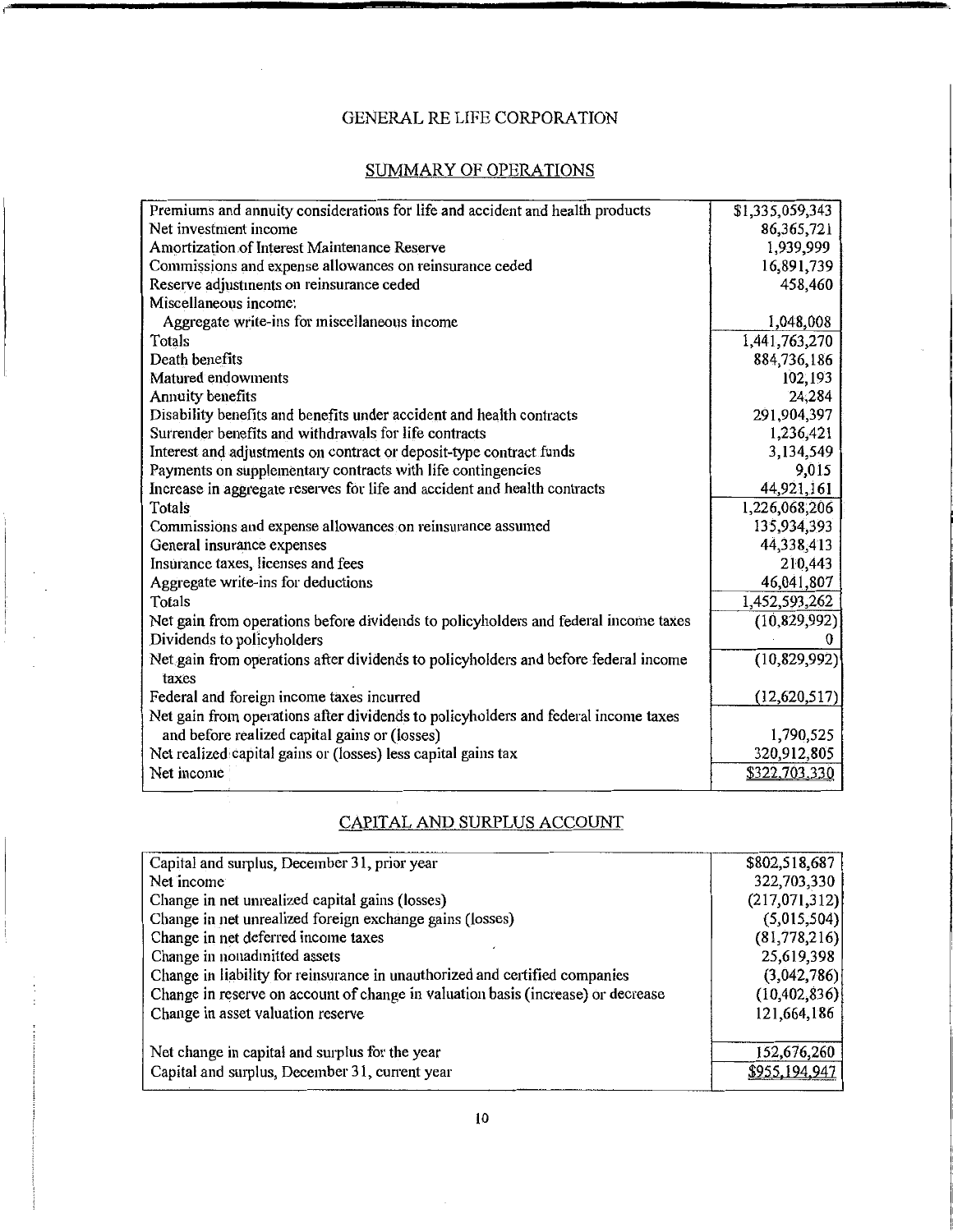| AGGREGATE RESERVE FOR LIFE CONTRACTS | \$1,559,235,178      |
|--------------------------------------|----------------------|
| AGGREGATE RESERVE FOR ACCIDENT AND   |                      |
| <b>HEALTH CONTRACTS</b>              | <u>\$500,947,728</u> |
| LIABILITY FOR DEPOSIT-TYPE CONTRACTS | \$984.358            |
| CONTRACT CLAIMS: LIFE                | \$429,009,131        |
| CONTRACT CLAIMS: ACCIDENT and HEALTH | \$237,046,543        |
|                                      |                      |

Department actuaries performed a risk-focused actuarial analysis of reserving, pricing and underwriting, and retroceded reinsurance risk to ensure that

- the life and health reserves computations were performed correctly and the selected estimates were reasonable;
- the assumptions and methodologies used were accurate and appropriate;
- the computation of ceded reinsurance credits were performed correctly;
- the workers' compensation runoff business was recorded properly; and
- pricing and/or underwriting practices were sufficiently established for risks assumed.

Information provided by the Company included the following:

- 2020 Annual Statement;
- 2020 Actuarial Memorandum;
- 2020 VM-31 PBR Report;
- 2020 Regulatory Asset Adequacy Issues Summary;
- assumption documentation and experience studies;
- model documentation and model validation documentation for selected models;
- 2020 year-end reserve calculation and documentation files;
- 2020 D&T workpapers;
- pricing documentation and supporting analyses; and
- interviews with Company staff and subsequent Company feedback on meeting notes.

#### Reserving Risk'

 $:$ 

Reserving risk analysis included:

- interviews with Company staff responsible for reserving and asset adequacy analysis;
- review of the actuarial opinion and memorandum regarding cash flow testing, asset adequacy analysis, assumptions, and methodologies provided by the Company;
- review of the VM-31 Principle-Based Reserving (PBR) Report and supporting documents;
- review of internal and external experience studies;
- review of audit files detailing sample testing, reserve reporting trails and reserve reasonableness;
- review of subject expert analysis within the Department;
- calculation and output review of Company reserve models; and
- review of model controls.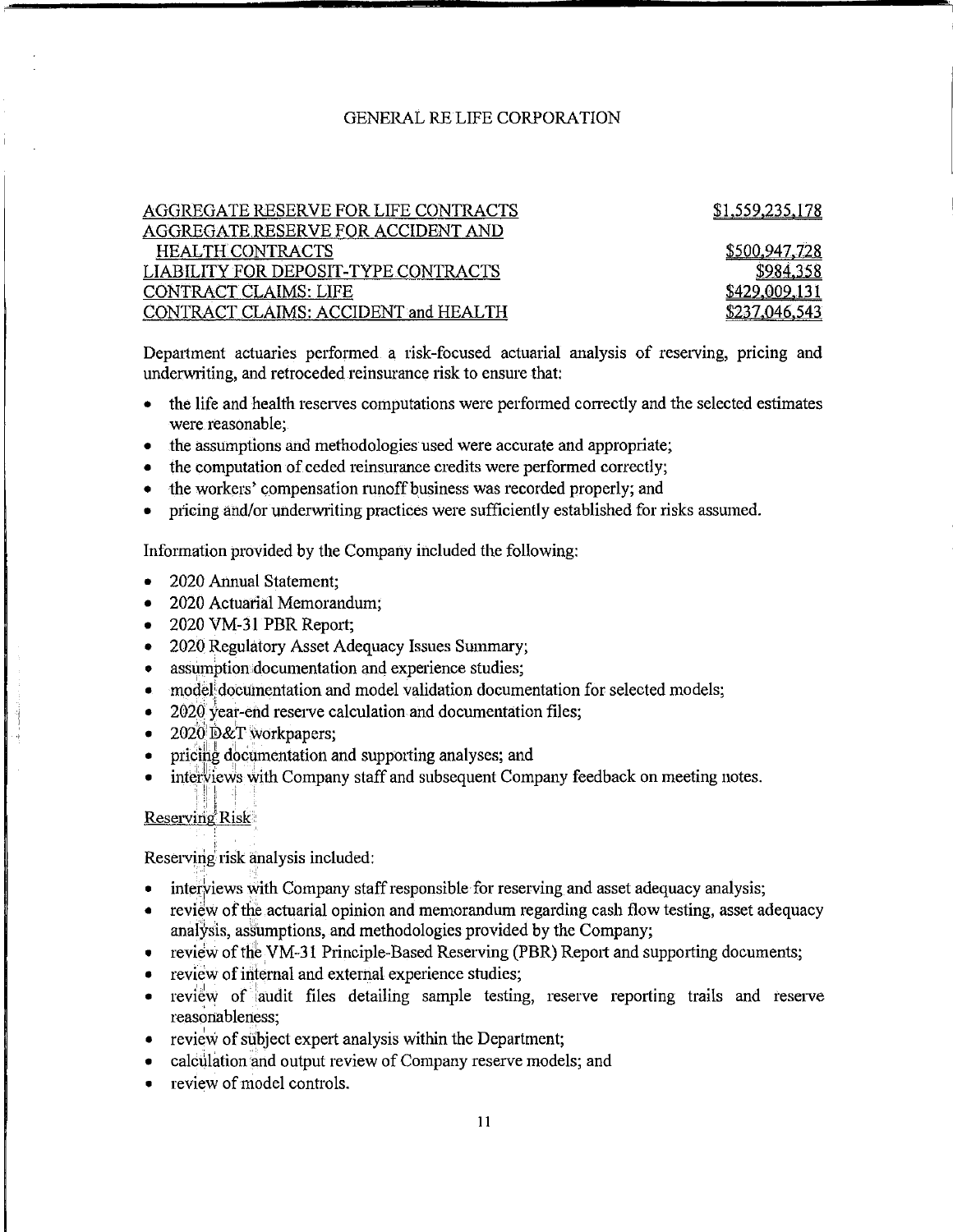#### Pricing and Underwriting Risk

Pricing and underwriting analysis included:

- interviews with Company staff responsible for pricing and underwriting practices;
- review of select pricing data and processes;
- review of audit files detailing data quality and data reporting trails; and
- review of subject expert analysis within the Department;

#### Ceded Reinsurance Risk

Retroceded reinsurance analysis included a review of ceded reserve credit information reported by the Company and confirmation that credits were consistent with information reported by the assuming company.

#### Conclusion

Based upon the risk-focused assessment and review, no material findings were noted which affect the Company's reserving, pricing and underwriting, ot retroceded reinsurance risks.

#### CAPITAL AND SURPLUS **\$955,194,947**

The reconciliation of surplus for the period under examination, January 1, 2016, through December 31, 2020, was as follows:

| Surplus, as of December 31, 2015                           | \$594,451,245 |
|------------------------------------------------------------|---------------|
| Net income                                                 | (30,262,431)  |
| Change in net unrealized capital gains (losses)            | (66,029,730)  |
| Change in net unrealized foreign exchange gains (losses)   | 14,418,973    |
| Change in net deferred income tax                          | (8,275,619)   |
| Change in nonadmitted assets and related items             | (510, 120)    |
| Change in liability for reinsurance                        | 4,170,426     |
| Change in asset valuation reserve                          | 51,261,138    |
| Change in reserve on account of changes in valuation basis | (315,028,935) |
| Surplus adjustment, paid in                                | 775,000,000   |
| Dividends to stockholders                                  | (64,000,000)  |
| Surplus, December 31, 2020                                 | \$955,194,947 |

In 2017, the Company received two capital contributions from GRC totaling \$775M.

In 2019, the Company recorded \$366M directly to surplus, due to a change in valuation basis. The decrease of surplus due to a change in reserve resulted from changes in valuation primarily driven by certain assumed life treaties with guaranteed rates beyond one year.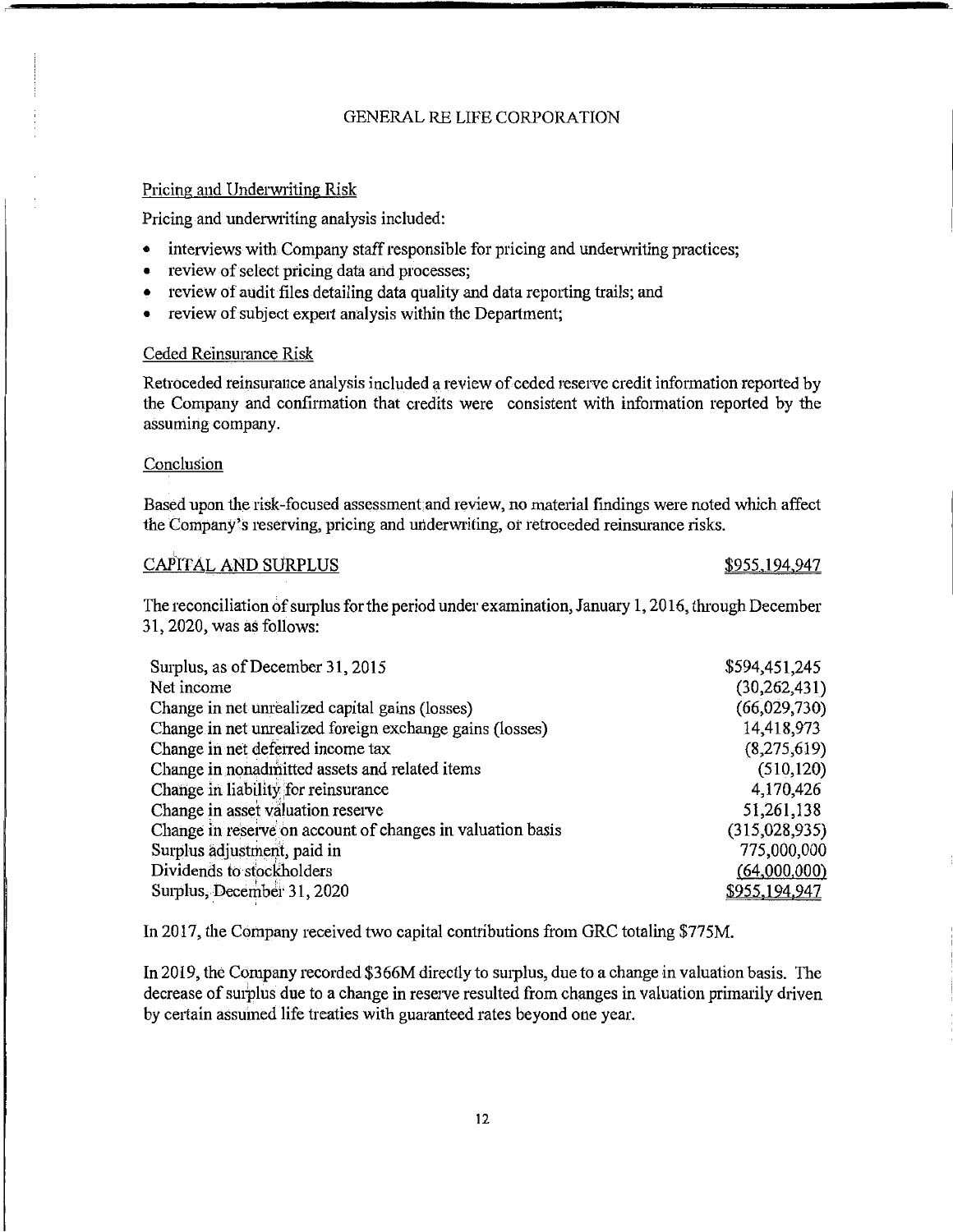#### **CONCLUSION**

As of December 31, 2020, the Company reported admitted assets of \$4,851,659,714, liabilities of \$3,896,464,767, and capital and surplus of \$955,194,947. During the period under examination, admitted assets increased \$1,499,806,147, liabilities increased \$1,139,062,445 and capital and surplus increased \$360,743,702.

#### SUBSEQUENT EVENTS

- The COVID-19 pandemic has continued to develop throughout 2020 and 2021, with significant uncertainty remaining regarding the full effect of COVID-19 on the U.S. and global insurance and reinsurance industry. At the time of releasing this report, the examination team noted no significant financial impact to the Company as result of  $COVID - 19$ . The Department has been in communication with the Company regarding the impact of COVID-19 on its business operations and financial position including its Pandemic Plan. The Department will continue to closely monitor the impact of the pandemic on the Company and will take necessary action if a solvency concern arises.
- On May 13, 2021, the Company communicated to the Department that GRL's CEO Vincent DeMarco was planning to retire effective May 2022. Charles Shamieh (GRN Chairman ofthe Board) appointed Noel Harewood, an industry executive with 22 years of experience, to assume the CEO responsibilities. Mr. DeMarco resigned on the GRL and IdeaLife Board of Directors effective November 4, 2021, and Mr. Harewood was appointed his replacement.
- William Casill, Senior Vice President, Chief Actuary announced his retirement effective January 2022.
- Effective April 1, 2021, GRL entered into a 100% quota share retrocession agreement with GRAG to cover certain risks assumed in Canada.